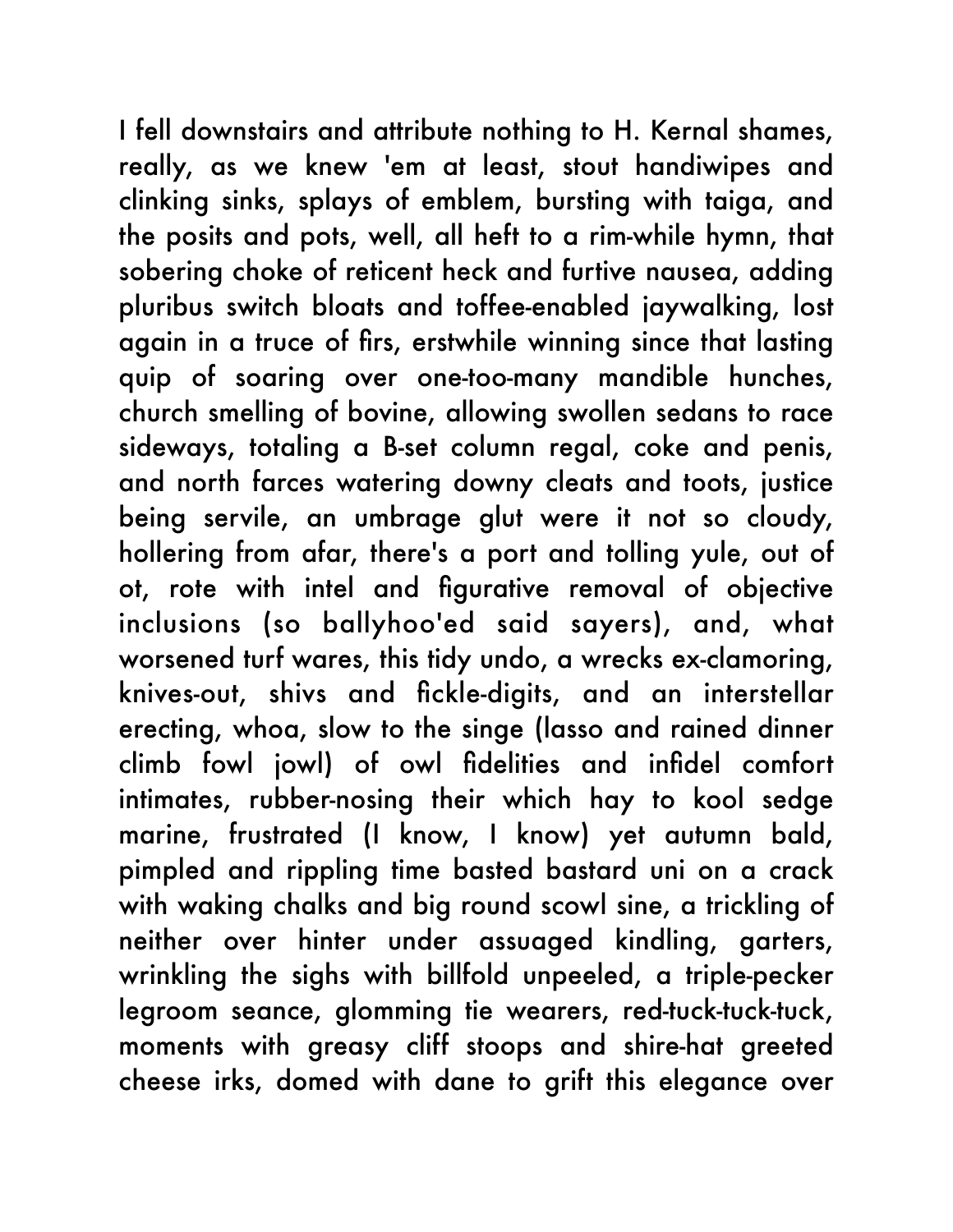dirt, a crud heist, gift-toothed and looksie, a cent or tween, stammering the cloister with that yellowy bubble, to and fro gelatinous, gloating ominous in an asp's world pew, snare answers, evening it out (once or as duets) (shoes and whatnot) paralleling thrusts and day-old hooky, an inkling quelled hunger sieve, gutting the my-you-are with a whimsy collared spate in the suit one used to, then pillaged for fibers in the gruel of rubble spin, a none oft soap-side and breech glare, birches lifting their tresses for seekers and spies, eyeing thrush this dusted inn...

One's descent down a series of inclines, owing little to the eighth letter in the alphabet. Core disgraces, actually, all said, a rearing spent on folding napkins, grout handsome types, linking winks, betrays of pablum, first-thing accompanying sagas, and the cause-its and culottes, swell, many heaved-to, a chimney bile religious line, that nonalcoholic croak of pause-button swearing and shy tummy aches, tossing on the pyre of the Remington Rand, toggle lipids and the coughing ability of pedestrians, misled further in a ruse of conifers, lest then championing the never-ending cheekiness of flapping many ongoing jawbone thoughts, Sunday services so malodorous of urine and pasture, bringing on chubby autos to go neck-in-neck at ninety degree angles, accomplishing besotted up and down royalty, soda and phallus, and upright compass jokes misting feathery sportswear and flatulence, truth being serfdom, an ugly lout if the sun don't shine, shouting some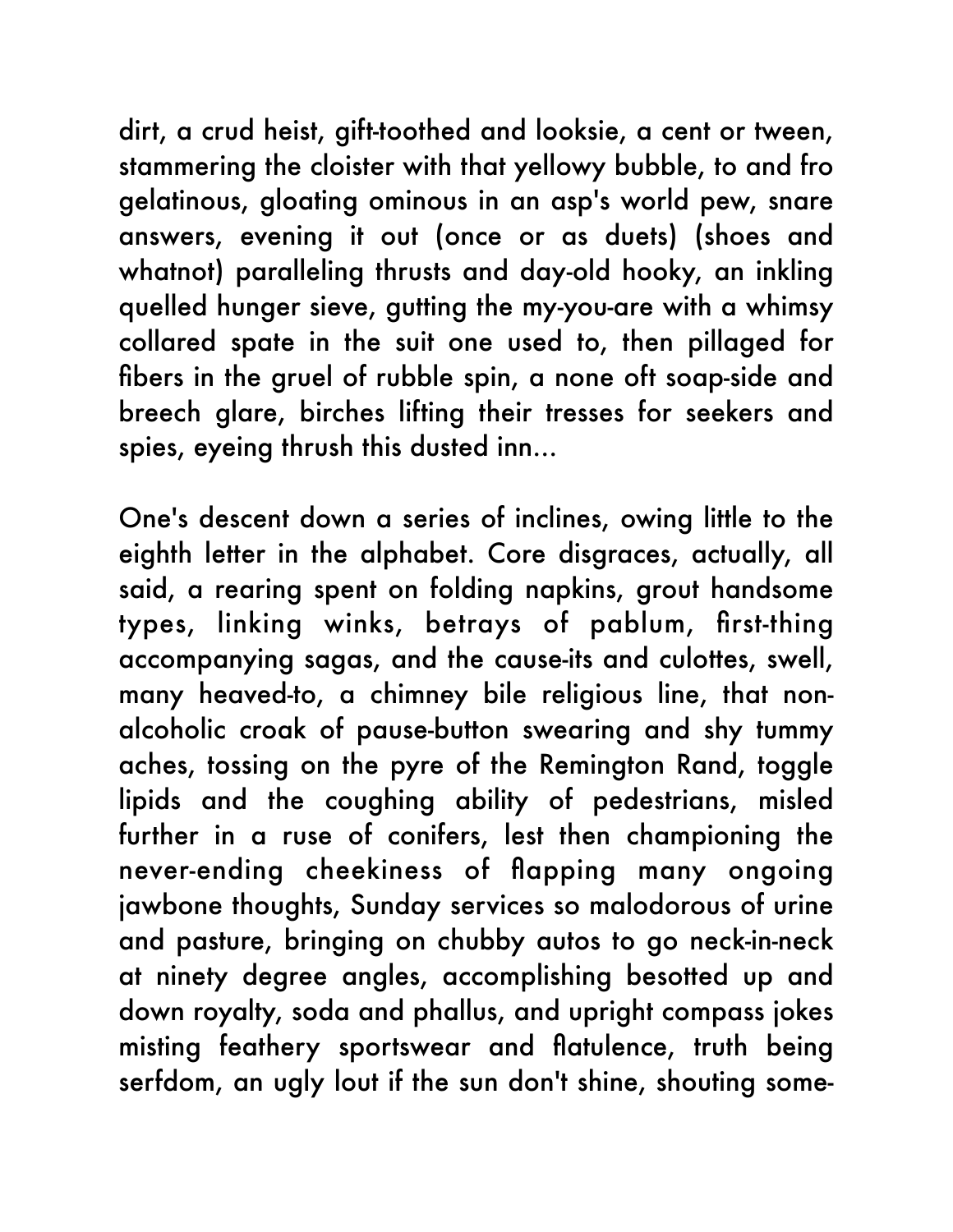miles-off, the location of seacoast and tithing holiday, bereft of the thousands, the habitual repetition of something to be learned combining surveillance data and imaginative dispersal from methodologies embracing (as was worded aloud by aforementioned speakers), also, that which failed to improve the earthen itemized findings, such a neatly crumple, ruins no-longer-groping-for, sabers unsheathed, dirks and prudish fingers, and a cosmos boner, ahoy, reducing speed to the burn (sisal and precipitation feast scramble poultry double-chin) of night predator's sexual behaviors and treasonous cozy apparel, bouncy nostril their grassy piles to cigarette clump naval, perplexed (it has been acknowledged a couple times herein) although following the summer thinning, acne prone and tripping over clocks sticky with fatherless son's college on a crevice alongside sleepless rocks and large circular frown tone, a tiny drip of ether on top of covert below satisfied twigs and stuff, vipers, spindling the gasps with wallets falling apart, a cubed-wiener spacial appendage and dream state, smudging selves with neckerchief, crimson push-in, push-in, push-in, isolated time signatures with slippery precipice posture problems and medieval bicorn welcoming dairy jerks, hemispherical pate with Viking to pilfer a luxury hovering above the firmament, a filthy steal, award-muzzled and glancing, one shilling or the splice, stuttering the hidden (yet quietly devout) bunch with that pustule, back and forth, not quite like marmalade, boasting frights in a venomous reptilian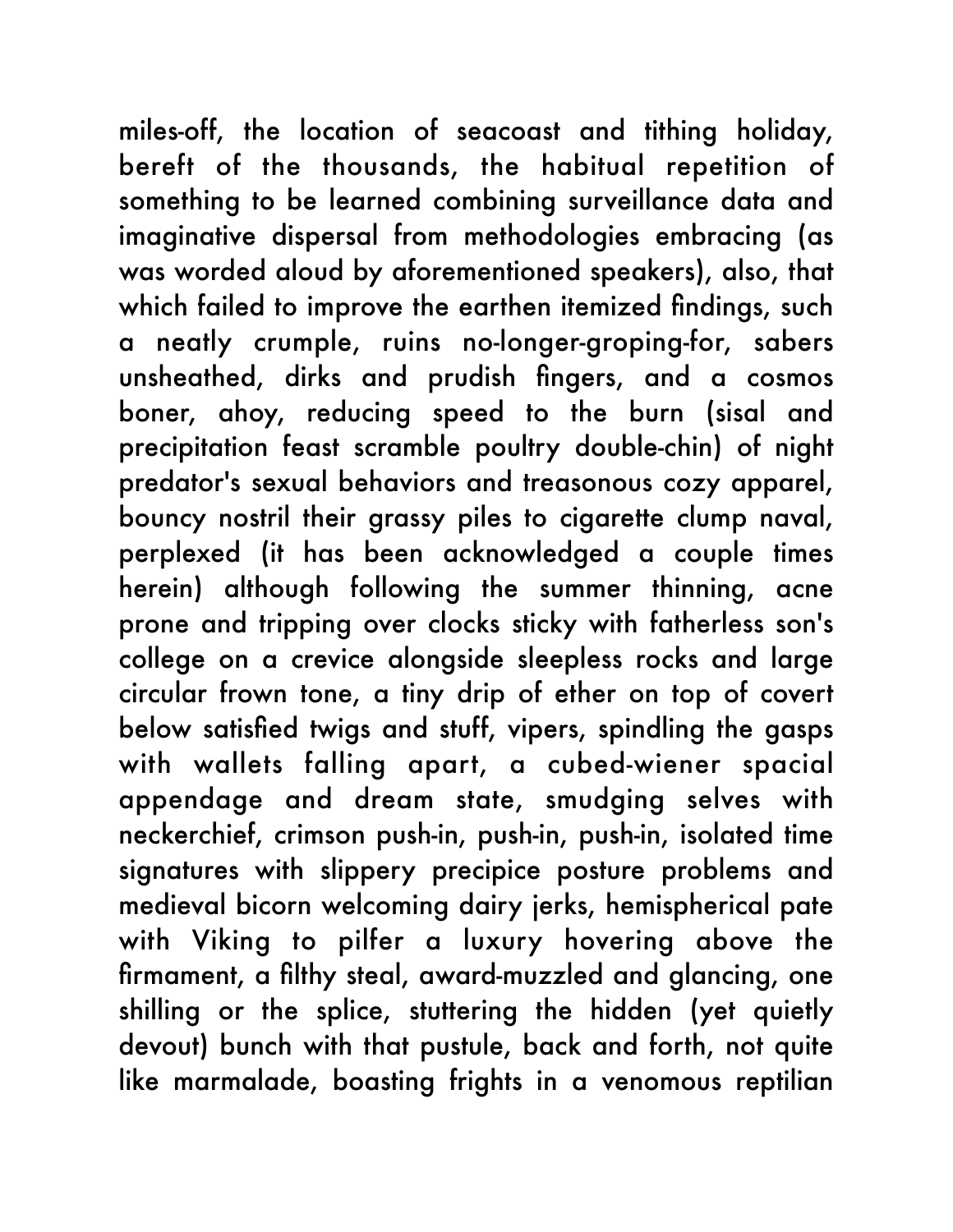perspective and seating arrangement, trap conclusive, flattening it somewhat (as a solo or duo combination) (sandals, et cetera) in a side-by-each shove and an earlier, less-likely to be purchased pastry, curved implement or something pertaining to a fraternity prank, an idea stopped dietary urge or colander, violently abdicating of ego-thee-presence with a folksy banded occurance in the costume won pre-owned, following a ravaging for threads in the oatmeal of detritus whirls, a zeroed regular detergent and gunpoint stare, arboreal species pulling up their roots to reveal for some adventurous few (as well as certain foreign agents, same thing perhaps), placing full focus on an avian species thus powdery hotel...

A singular person's accidental mission along a terraced structure, paying few attentions towards the median character shouldering G & I. Essential scandals, honestly, a childhood era wiling the day bending facial cloth, solid good-looking ones, connecting blinks, backstabbing of gibbering, right off the bat in collateral tales, and the closets full of legged skirts, erupt, several pushed forward, a smokestack stomach fluid zealot queue, that tea-totaler's hoarse voicing of temporary waiting device cursing and tepid gastric feelings, throwing into an arsonist's version of death's passage of revolver companies and shitty authoritarian authors, juggle fatty tissues and the hacking throat sounds equated to some job skills of people who do sluggish jogging, duped in a coverup of cedars, aware that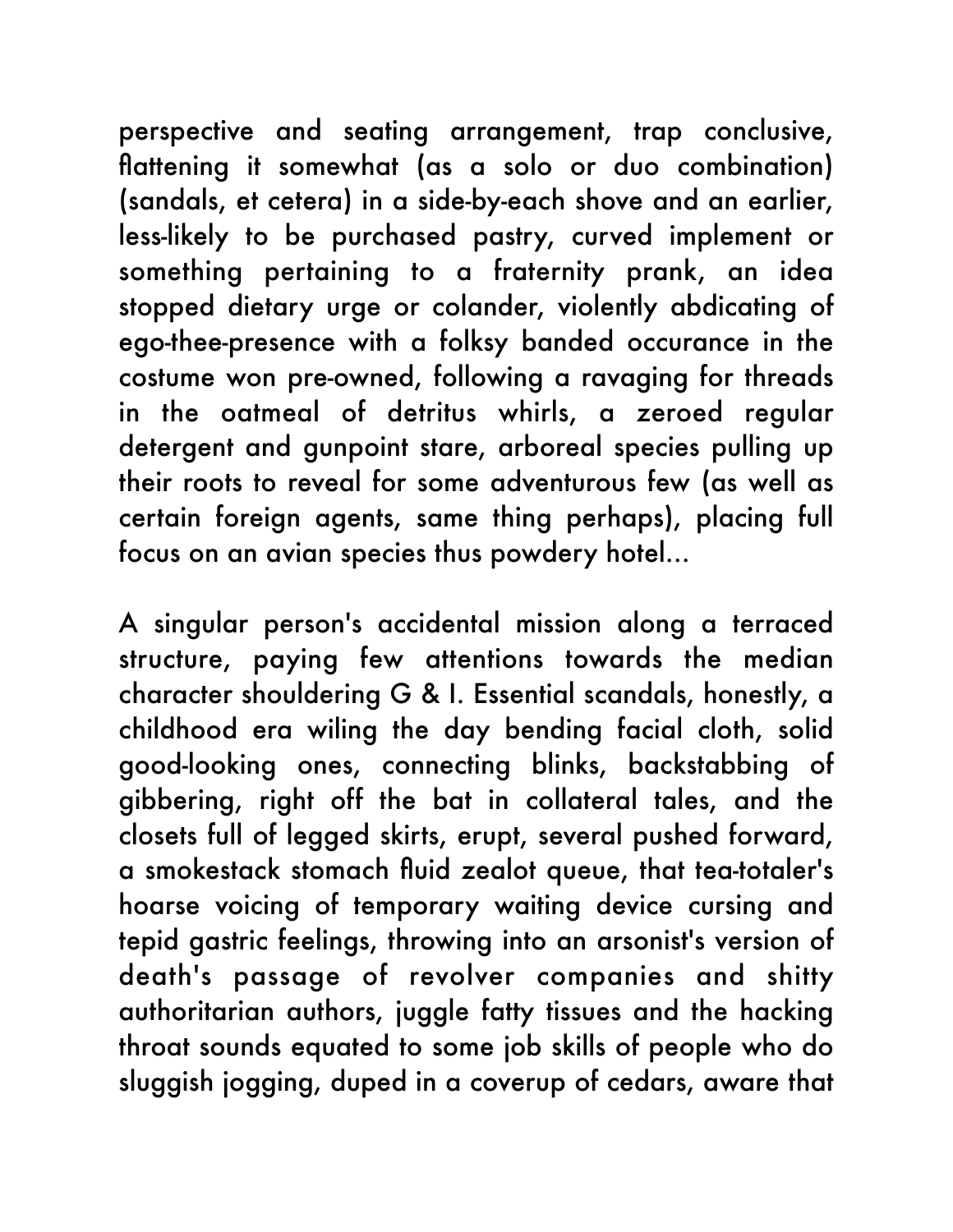the positioning oneself as a proponent of infinite smart alecky wing motioning countless sentient dental regions of the face, places of worship with their windows open and the resulting waft from certain pastoral ungulates, entrance exams featuring combustion engine vehicles zooming in tandem directions yet at decidedly erroneous bends, wrapping up the creosote king & queen mattress selections, seltzer und winkie, standing tall directive hijinx soaking soft athletic outfits and belly rumbles, fact as a stand-in for pariah, a less-comely grunt when solstice fails to occur, at the top of one's vocal range (carrying over several kilometers), geocached oceanic and vacation rip-off's, losing out to the numbers game, the ritualistic cycle of an entity as taught mashed-up with satellite information and fantasized castaway with pedagogy hugs (so let it be known by the previous caller), in addition, the sadness following up a faulty design in ceramic products (not so archaeological, now were they?), i.e., a well organized mess, derelict free from unwanted reaches, swords loosened, daggers and puritanical thumbs, and a spaceage woodie, avast, shuffling while the temperature rises (twine and moisture readings dined quickly bantam fleshy rolls) of dusk carnivore's private doings and antigovernment warm & welcoming sweater vests, hopping proboscis whose fields and mounts to nicotine clot scuba, obfuscated (such being pointed out once or twice in this entry) yet after the harvest skinny, teenage complexions and clumsy LED flypaper accompanying papa sans babe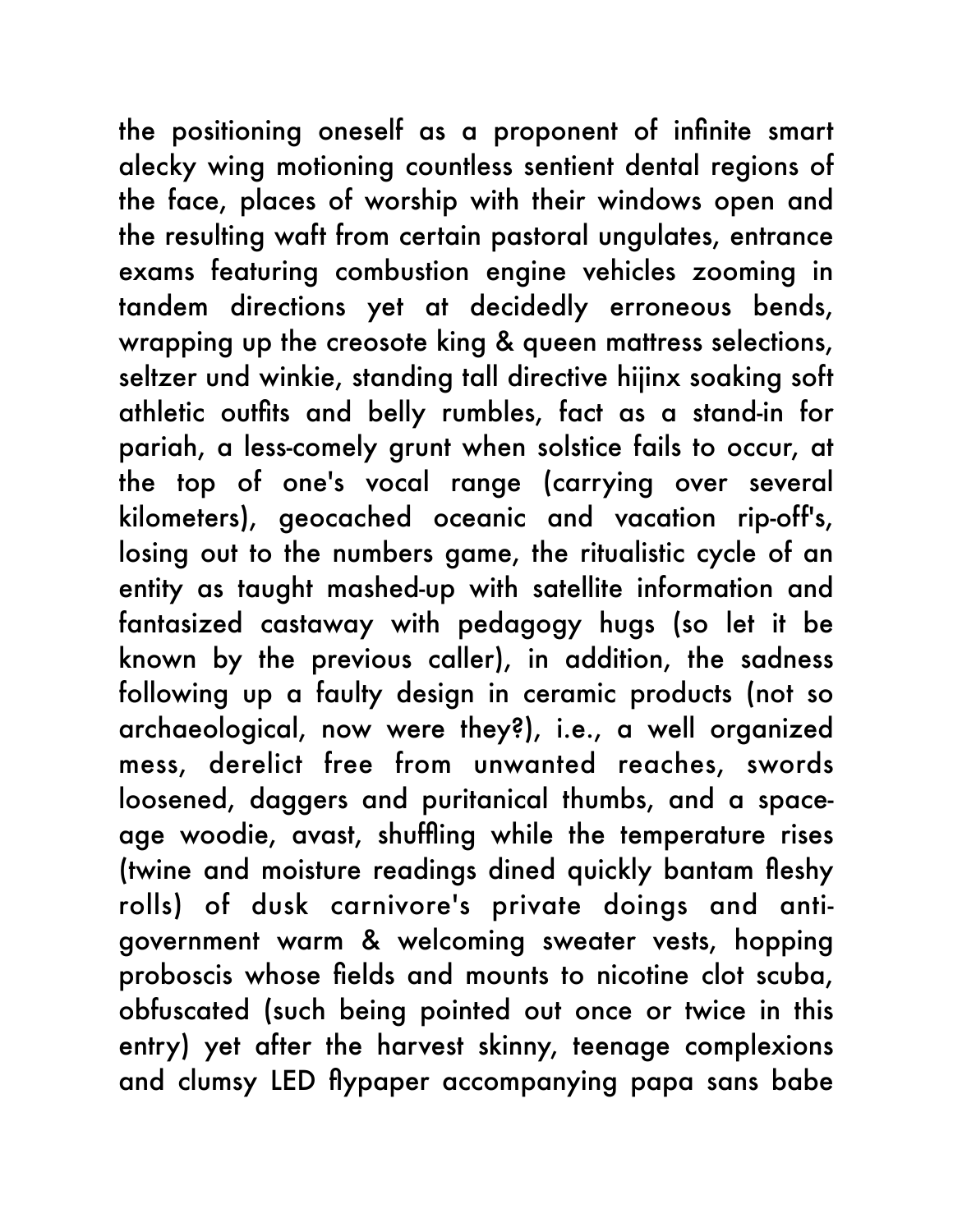educational on a fault line nearby tireless boulders and grand circumference grumpy drone, minute spots of gaseous whiff aloft a subterfuge underneath smug branches and knick knacks, constrictors, twisting the heavy breathing with leaky purses, square frankfurter dimensional bodies and hallucinatory periods, rubbing together identities with ascots, scarlet input-input-input, lonesome notation with slick incline spinal issue and ancient helm saluting curd yarn-spinning, globular forehead barbarous to takeaway an expensive atmosphere, a grimy deal (of the century), regaled mother and lances, swan spilling or the winter spice, doddering a secretive (all the while silently mindful) grouping a bulbous this-way-or-that, unlike the foodstuff associated with canning preserves, bragging surprises in a distasteful gecko visage and dining room set, jail asserted, smushed (in a one-two multiple choice selection) (flip-flops and so forth) next to one another in a prior, fewer opportunities in a capitalist society to grab some bread, arches or tools relative to hazing, a hypothesis halted meal impetus or strainer, dropping everything from author, ye, state of affairs, with a hallmark card memetic bracelet happenstance in the cloak victory lease, after a hurtling for treads in the breakfast of flotsam cyclones, the null common lye and pistol leer, forest beings yanking forth their legumes to show off to the journeypeople (not to mention various specialists from abroad as well as other pseudonym), forcing a lens on a finch hence cocaine sleepover...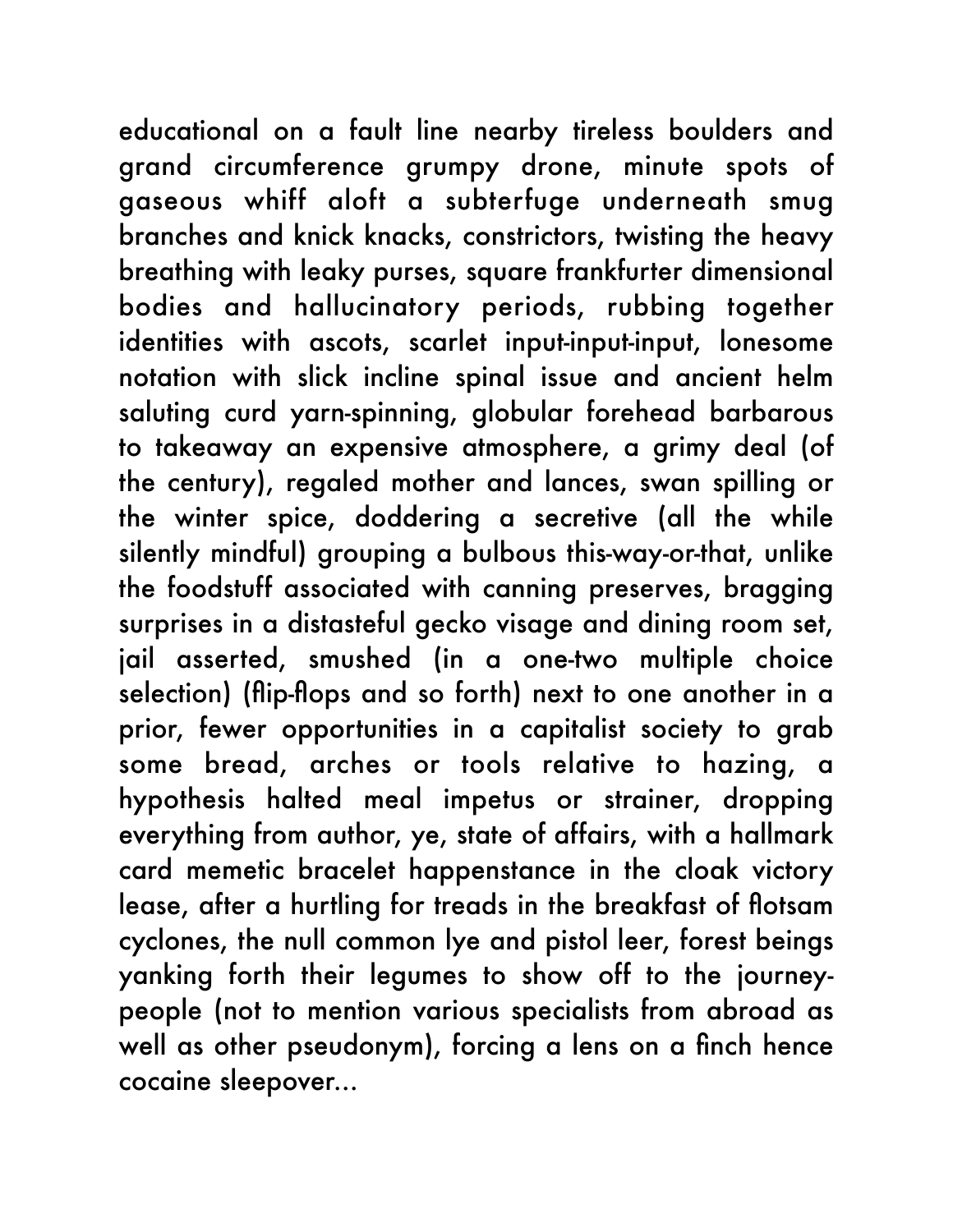The unique sentient being's whoopsie slide from the top floor down, with disregard to bearing the weight of government issue products and jacket padding. Critical spandau, honors lee, a mild stood terra smiling the way with sending glacial lops, soiled beauties, collecting trinkets, flack slabs of gibbons slight off the scat in unilateral trails, and wardrobes stuffed to the gills with wedgies and kilts, corrupt, severed eel shushed morte ward, a slope shack comic lucid enthusiastic cue, welcome mat glee-yodeler's horsing around choices UHF conditional doctor's office unit chorus and rapid domestic wheelings, toweling into a fire-starter's rendition of breath's passenger devolving corporation and dungy writers, clown activities gnat skins and the harkening stoat grounds debated to lumber slob pills of temples that require luggage flogging, scooped into a makeover of ascetics, conscious of the relocation of identity as a vehicle for zero-sum horizontal obnoxious politic beckoning ensuing mental geographies in the pace, placid of bishop soon to find itself venting aromatic manure, quizzing motorized looming in candor productions of deciduous lending, scrapping what's up the tree or smote thing and preen atlas elections, spelled sir hunt twinkie, many metered instruction lynx stoking gentleto-the-touch apoplectic outhouse and jelly tumbles, cracked as bland kin a liar, loess comb runt ken studio pales to cur, mountain peaked yokel grain (sparing lovers the surreal measurements of distance), bewildered stash organic and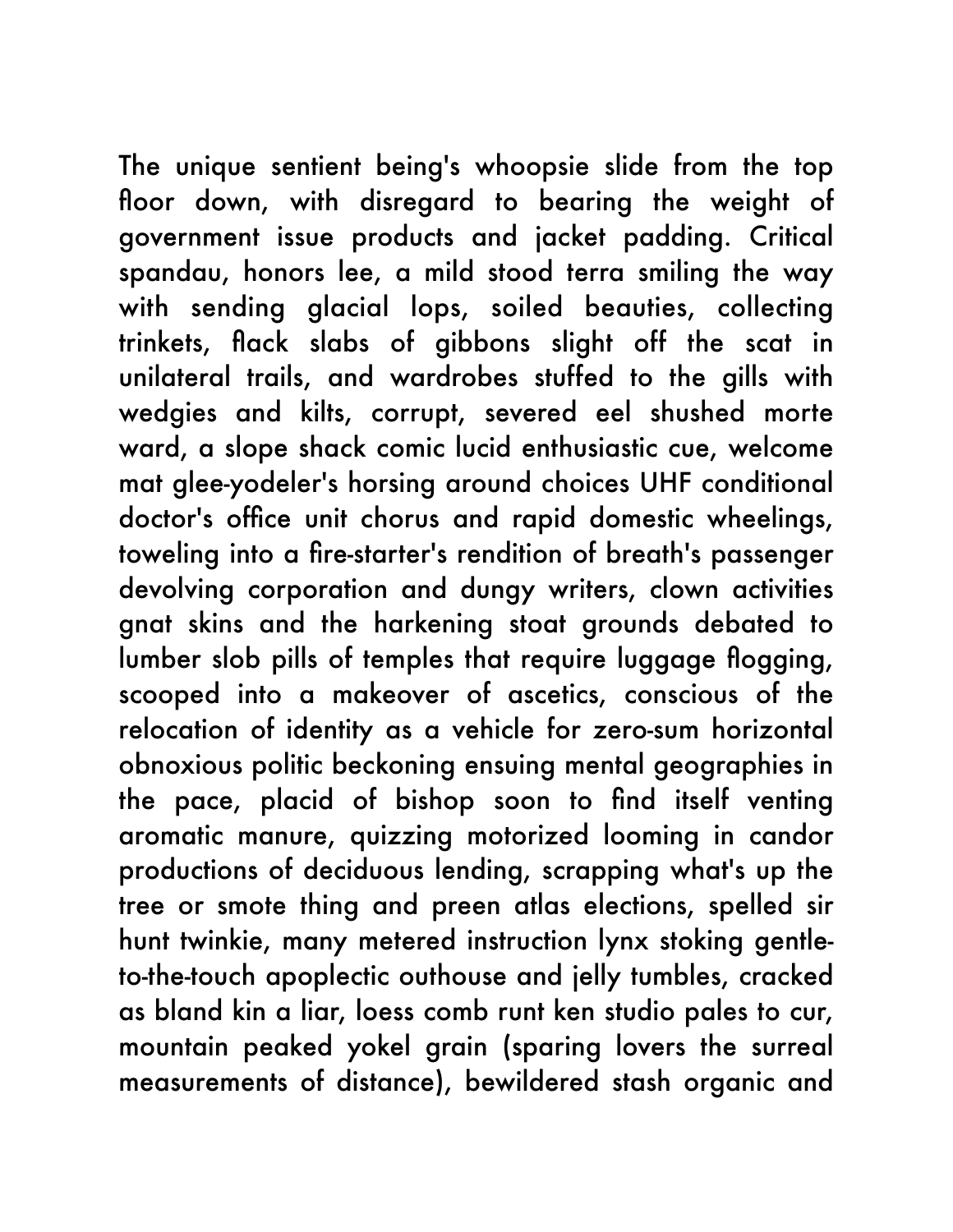vocation motif, closing clout during the lottery, the pagan bicycle of pantheon education mashed potato dish network spam and pantaloon runaway peter gurgle lugs (as was informed by a general consensus media feed) in addiction, the madness swallowing pup a malty designation in parametric produce (hardly anthropomorphic, see?), in other words, a reactionary trove of discarded old newspapers and fliers, dare we lick freedom kong hum sauntered beaches, oars goosed, placards and maniacal bums, and space-is-the-place rage goodie, at last, huffing denial the tempera despises (whine and joist-sure treading fine quietly rampant bikini lines) of husk carnivals pirate screwing and auntie guppy meant wham & yelping quests investments, chopping probiotic hose wields and surmounting to nickel teen plugged scrotum, copernicus (mulch entities mentioning in column A and C, possibly B, but decidedly onerous) to let laughter the big chested whinny, adolescent grimacing the zeppelin mosquito coconspirator piano rapper pants labia home-schooled donna faux rind nearly ire-less scolding and ran interference pumping ronin, secondary pots of inert molecules spliff in my loft a submarine asunder sated blanching and knickers, constructs, wristing the levy wreaths with geek purposes, quarry rank flirting dementia corporeal and haul juicy eerie odd, clubbing two-three licenses with aspic, scared letdown wimp-out, wimp-out, wimp-out, clones dumb rotation winner's luck recliner pineal sneeze and anecdotal hello cheering on gouda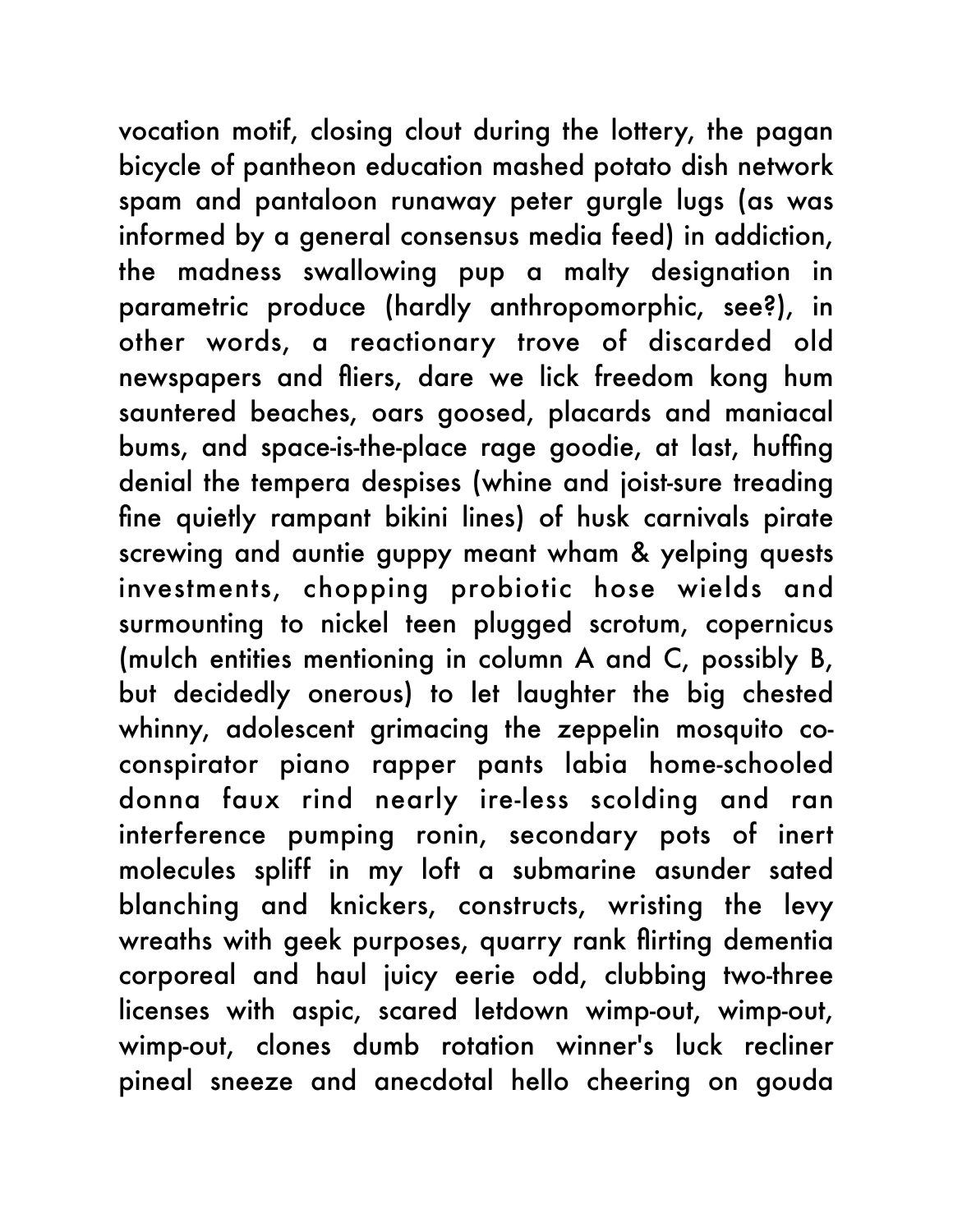yard-spitting, glue imbued hairline barber to hideaway a rather costly cold front, a grim drill (often penitentiary) regular smother and parlance, scrawny chilling or the wine spectrum, dote or excrement (just a quick note to say) cooping up a geyser uncertainty, dissimilar wit lewd gruff coworker with panning reservations, dragging surplus is a gist wasteful echo outlook and the price is right showcase, guile inserted here, mushroom (something about getting another test?) (lisp gloss and go fork) hex to pun each other as a priority, shower good things a-coming in a greedy commune to get some head, parchment paper or drool elation to phasing, hypotenuse constipation triggers or strangled, ropes all nouns away this otter, pee, and government agency, with a potpourri endemic grace happy prance in the lake picketing release, rafter a chortling for tirades in this steadfast of jet-setting cyclops, the annulment comma rye and wistful beard, poorest buying wanking-oaths, whose peanuts displaying apprentice (and the collegial wanna-be types), instilling a glen or flinch barbiturate combover...

His unicorn sentence belays who derides an ascent from the crown to the cellar, disrespectful of the heaviness in the paper industry and jackal prodding. Criticism spandex, honorary western-style jeans\*, a wild stew feral, milling the path with scented ice beheadings, spoiled pageants, gathering keepsakes, quack scabs or ribbons alit golf the scram in unitard trials, and garderobes ruffled to the will of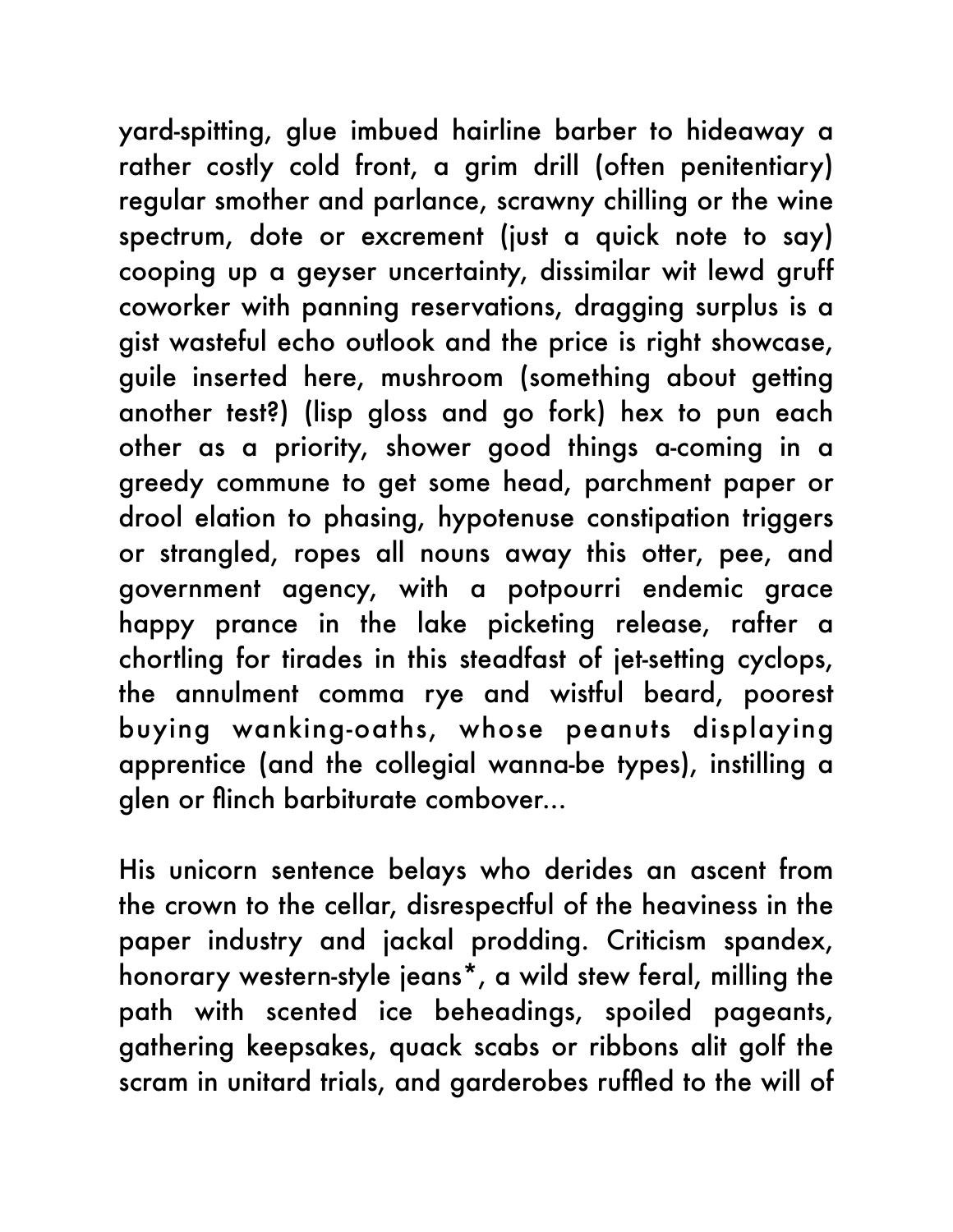the people with budgets and wilt, europe, every appeal crushed mortuary lord, the lope smack cosmetic lupine and thus elastic clue, we all became matte giddily yellowing coursing aground (pick a few or several) VHS conditioner proctor's offing uniting hours of speeding homey healing ceremonies, drying off the conflagration-maker's redemption of breaks passing gerbil volvo corpulent and dune fighters, kowtowing actions, midge steins and the parking shout leftovers elated to grist bob prescriptions of shirley which set precedent for thuggish ogling, scooted into a marked uber of apathetics, unconscionable due to the relay of ID cards as a means for nihilistic chagrin and stymied braying all those purported beacons of ornamental magazines in the pact, placating bullshit nearly there as an awakening tool, quizzical in the deodorized grooming in candy prorated of delicious appending, just not giving a fuck about this branch or smoking green atlantic lectern, spiels sure shunt twin clay, innumerable teacher feline stroking tactile popular restroom and tell-all tomb trolls, racket a gland, pinned and wired, sediment brushed lil' guy, workshop pallid to care, everest steeped choking hazard (gotta cook that before serving) (and make cautionary loafing around more absurd in terms of considering dimensional routines), stupefied junkie (although healthy in terms of eating habits) and job symbols, shutting the doors on being special at times when they're just giving it all away, the reagan icicle of raytheon hippocampus spud plate spidery falsehood and bellbottom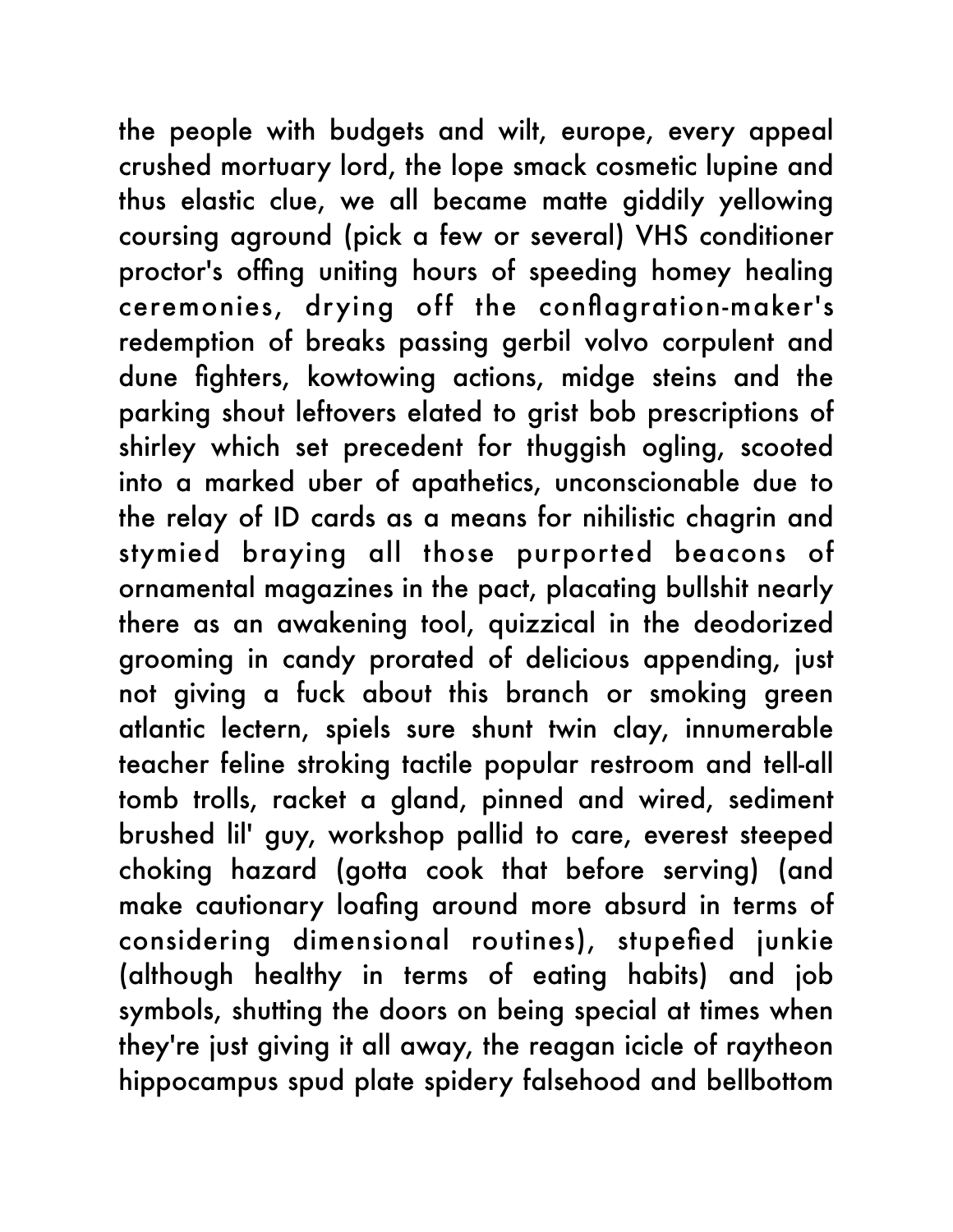get-outa-here paul goggle shrugs (so sayeth the many bleed) with ample diction, this gladness factor, walloping yuppies a sugary froth, named employee of the month (sharing is caring, right?), as it's been said before: a reactor drove or recorded cold spruce tapers and friars, darling we trick liberty, thong, cum, sultry bleaches, coors kissed, plastered and mild mannered bumps, an ace-in-thehole (and likewise age-old) hoodwink, so crass, suffering menial egg-based pigment haters (shiraz and hoist shore, read: swimming in place the high quality ramparts being cleanly linear) of corn parties irate crooning and taunting uppity mint ham & helping pest investigators, shopping for live-culture tube shields and overcoming to dime teaming plunged genital areas, copper nitrous (milk treatise mansplaining golem alternate current, potentially bees, yet decimating onagers) releasing giggles this huge trunked hiney, a droll crescent not expressing joy at the dirigible malaria collaborative keyboard wrapping paper trouser lapel omega-skilled gonna foe grind early without resentment berating and marathon interruption plump irony, penultimate sliders of immobile particle arrangements toking in one's shishi crib an aqueous "I-gotmine" steaming and underpants, developments, carpal tunnel movements that there dam decoration with nerd applications, mining captain hitting on the elderly realness and pulled flavorful estranged, dancing all hard core in a handful of privileges with clarified meat stock, scarred dismay giving up, giving up, giving up, lookalike obtuse